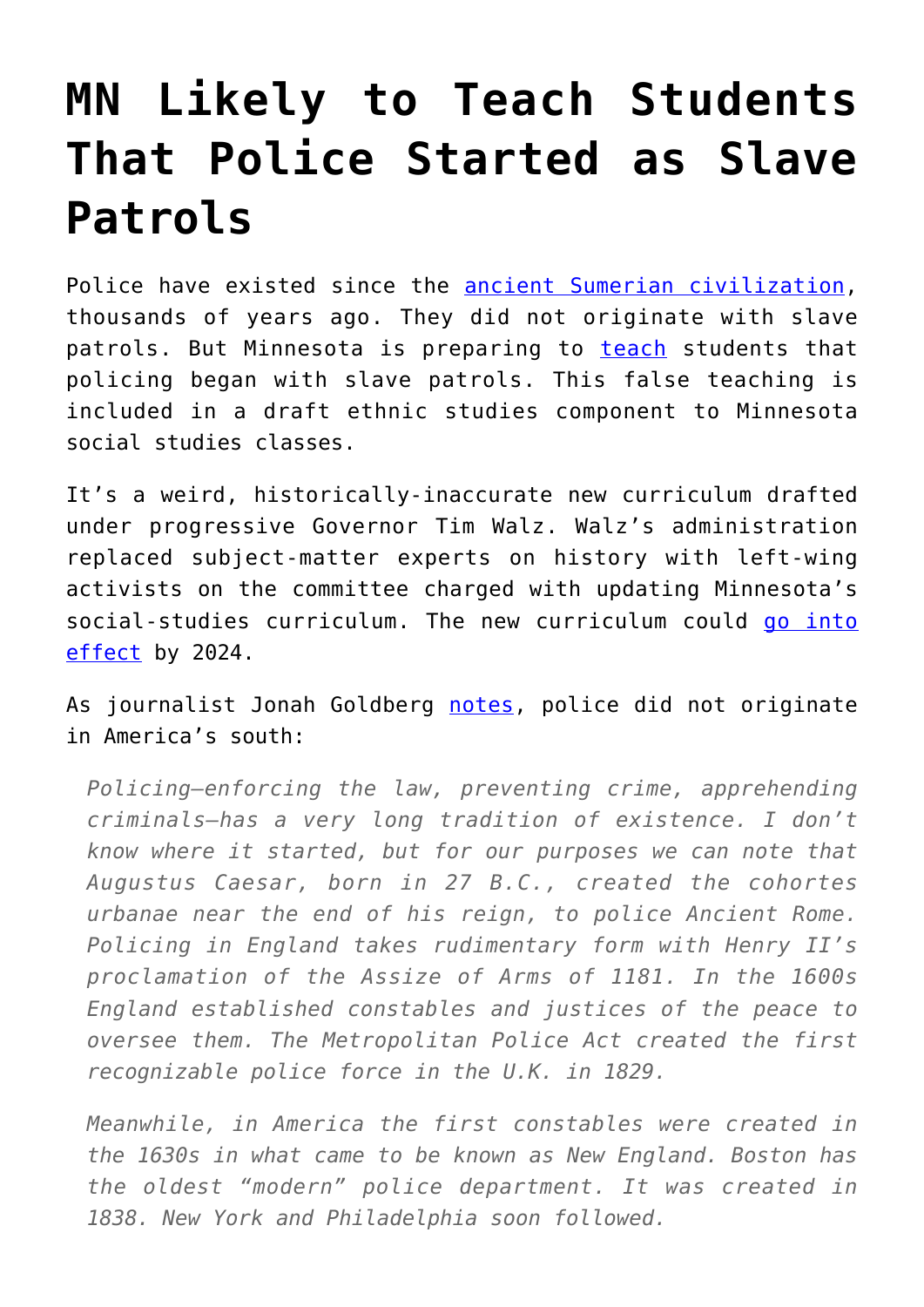*They were not created to search for runaway slaves.*

Prior to the Civil War, police forces were so undeveloped or non-existent in most of the slave-holding south that vigilantism was common there, and people were lynched for offenses such as gambling in states like Mississippi, as the young Abraham Lincoln discussed in his [Lyceum Address](https://www.abrahamlincolnonline.org/lincoln/speeches/lyceum.htm).

But "Minnesota's proposed new social studies standards" will teach students just the opposite, as part of "Ethnic Studies," [notes](https://www.americanexperiment.org/magazine/article/doubling-down-on-crt) the Center of the American Experiment:

*Students will study our police departments and justice system in connection with an Ethnic Studies standard that requires them to "understand the roots of contemporary systems of oppression" …. To this end, fifth graders will first "examine contemporary policing" and its alleged "historical roots in early America." The claim is that our police departments sprang directly from slave patrols of the Old South.*

These standards were not approved by Minnesotans' elected representatives. Republicans in the Minnesota legislature [rebuffed](https://www.americanexperiment.org/magazine/article/doubling-down-on-crt) Governor Walz's attempt to mandate ethnic studies in Minnesota's schools. So the Walz administration circumvented the legislature, and had the Minnesota Department of Education (MDE) add the subject of ethnic studies, "unauthorized by statute — to the four content areas named in" state law for social studies instruction: "history, government and citizenship, geography and economics."

As the CAE think-tank [notes,](https://www.americanexperiment.org/magazine/article/doubling-down-on-crt)

*The inclusion of Ethnic Studies marks a victory for forces seeking to radically remake Minnesota's public schools. Ethnic Studies goes beyond the standard "anti-racist" Critical Race Theory (CRT) focus, especially in its stress on student political activism: "disrupting," "dismantling" and*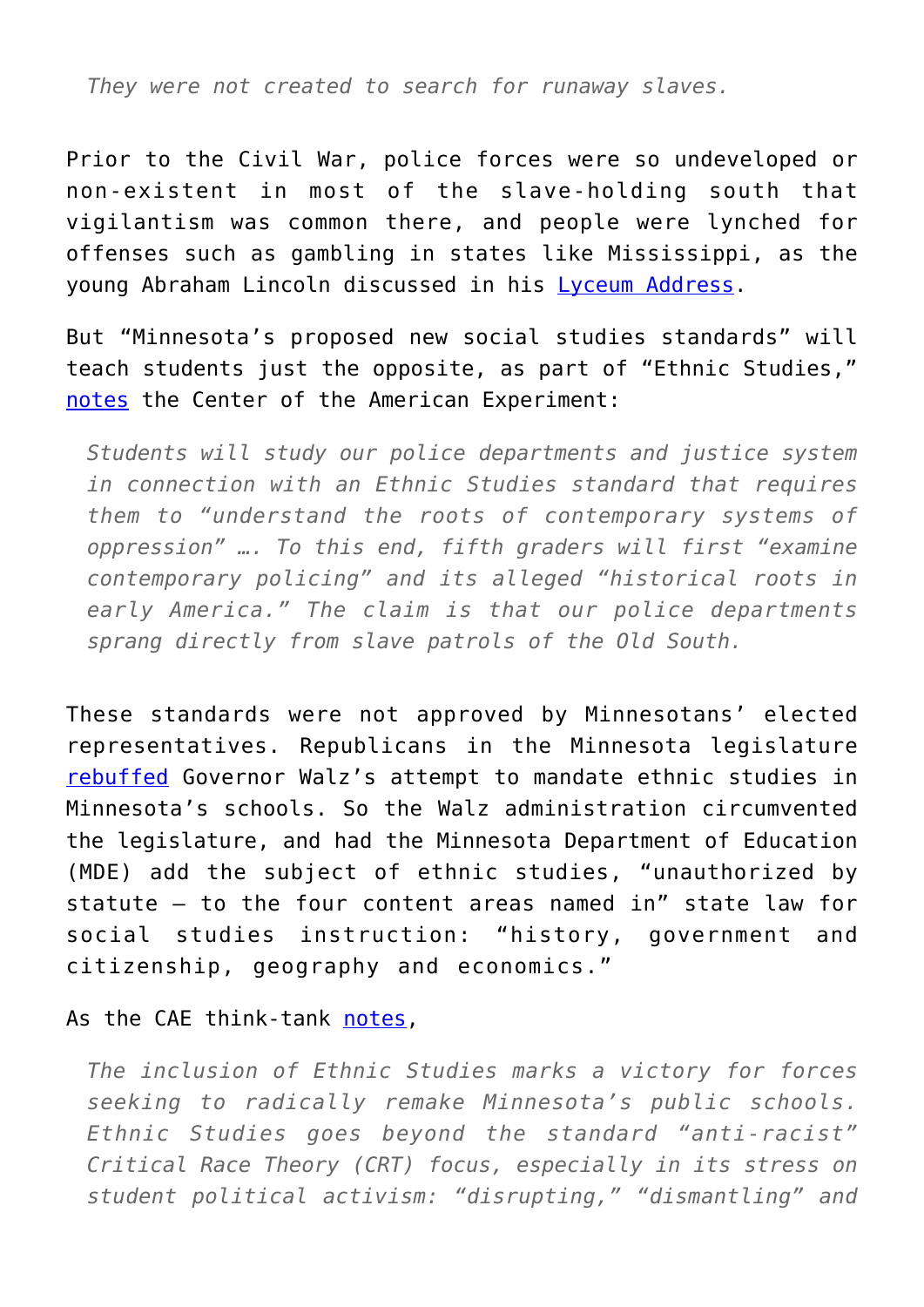*"transforming" our nation's fundamental institutions…. When MDE appointed the standards drafting committee, it took the unprecedented step of excluding academic subject matter experts in history, civics, geography and economics. Instead, it stacked the committee with political activists, community organizers and their allies, who dominated the process.*

*These activists' goal was not to revise and improve "rigorous standards" in "core academic subjects" in our state's K-12 public schools, as law requires. On the contrary, they view Minnesota's public education system — as drafting committee member Jonathan Hamilton, of Education for Liberation Minnesota, has described it — as a "white supremacist puzzle that must be taken apart and exposed for the lie it is (emphasis added)….*

*When the Minnesota Legislature adopted our state's social studies standards in 2004, it authorized MDE to revise them every 10 years to "raise academic expectations for students, teachers and schools." By law, state standards must be both "objective" and "measurable," and "consistent with" the U.S. and Minnesota Constitutions. But MDE's proposed standards fail on all these fronts.*

The proposed standards are [shaped by](https://www.americanexperiment.org/magazine/article/doubling-down-on-crt) a radical organization, Education for Liberation Minnesota, whose leading activists and allies were put on the standards drafting committee. EdLib MN argues that schools should view students in terms of their race. It claims that black students who violate school rules "consciously or unconsciously resist racist educational contexts," and so must be understood, not as "behavior problems," but as "barometers who measure the toxic atmosphere" of "a deep history of anti-black and white supremacist logics."

EdLib MN falsely [claims](https://www.americanexperiment.org/magazine/article/doubling-down-on-crt) that "modern police departments" emerged "directly" from "slave patrols," and it calls for the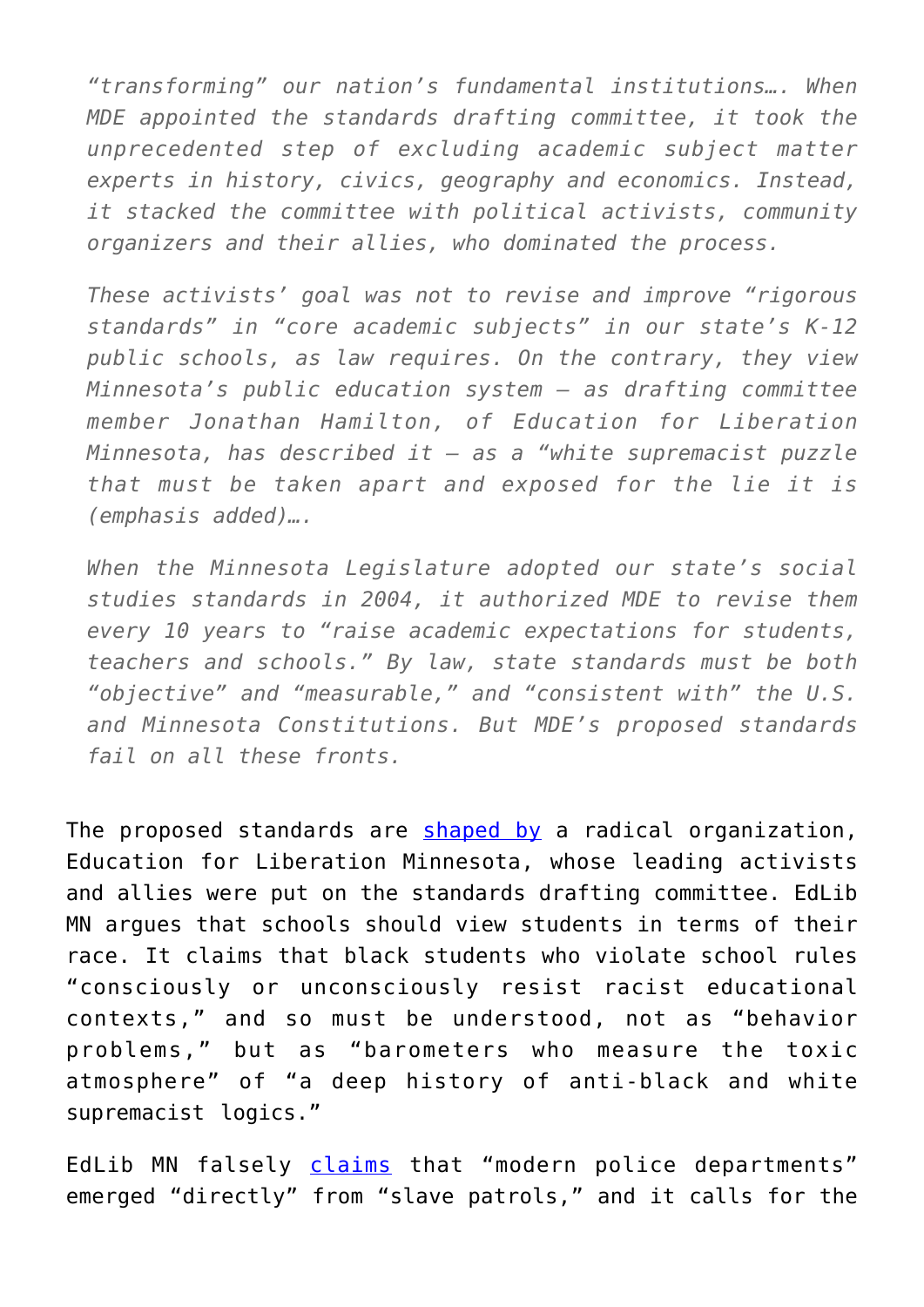"abolition" of police, prisons, and border controls. Its ultimate goal is revolution: "The abolition of policing is about building a new world." "Defunding the police" means "abolishing the social order and building a new society."

EdLib MN created the Minnesota Ethnic Studies Coalition to transform Minnesota's curriculum. MESC had a two-fold strategy: (a) to get the legislature to pass a bill mandating Ethnic Studies statewide; and (b) to revise the social studies standards by getting its representatives—all Ethnic Studies partisans—named to MDE's drafting committee.

The Minnesota Legislature rejected a bill to require the inclusion of Ethnic Studies in state standards in 2021. But EdLib MN's second strategy bore fruit: MDE kept academic subject matter experts off the social studies committee, and instead packed it with MESC members and their allies.

Ethnic Studies activists have already successfully [pressured](https://www.americanexperiment.org/magazine/article/doubling-down-on-crt) the Minneapolis and St. Paul Public Schools to adopt Ethnic Studies, first as a high school elective and then as a graduation requirement. "Less than half of high school students in St. Paul Public Schools (SPPS) are proficient in math or reading but" soon all of them "will be required to take a Critical Ethnic Studies (CES) course before they can graduate," [reports](https://www.americanexperiment.org/critical-ethnic-studies-now-graduation-requirement-in-st-paul-district/) the Center of the American Experiment. "Course concepts will include: identity, intersectionality, race, dominant/counter narratives, racism, white supremacy, racial equity, oppression, systemic oppression, resistance and resilience, social/youth-led movements, civic engagement, hope and healing, and transformation and change."

CAE says that these Critical Ethnic Studies classes [apply](https://www.americanexperiment.org/critical-ethnic-studies-now-graduation-requirement-in-st-paul-district/) "Critical Race Theory (CRT), despite CRT not being specifically named." It cites their use of critical race theory texts such as *How to be an Antiracist,* and other texts that "support CRT's key concepts, including race essentialism, systemic racism, active racial discrimination and anti